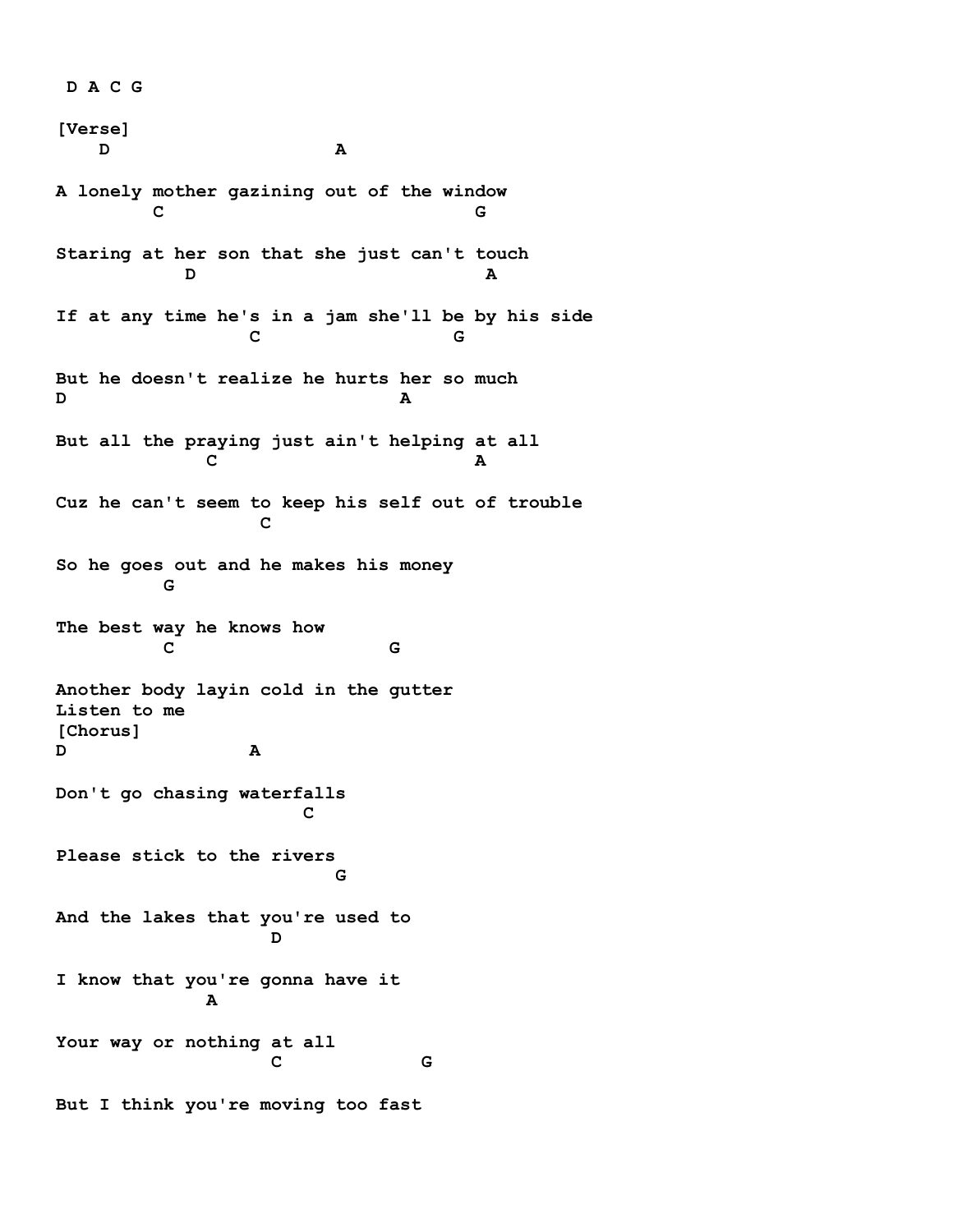**[Verse]** 

**D A Little precious has a natural obsession C** G **For temptation but he just can't see D She gives him loving that his body a** C **Can't handle but all he can say G Is "baby is good to me" D A One day he goes and take a glimpse in the mirror C** G **But he doesn't recognize his own face D A His health is fading and he doesn't know why C G 3 letters took him to his final resting place Y'all don't you hear me [Chorus] D A Don't go chasing waterfalls C Please stick to the rivers G G And the lakes that you're used to D I know that you're gonna have it A Your way or nothing at all C** G